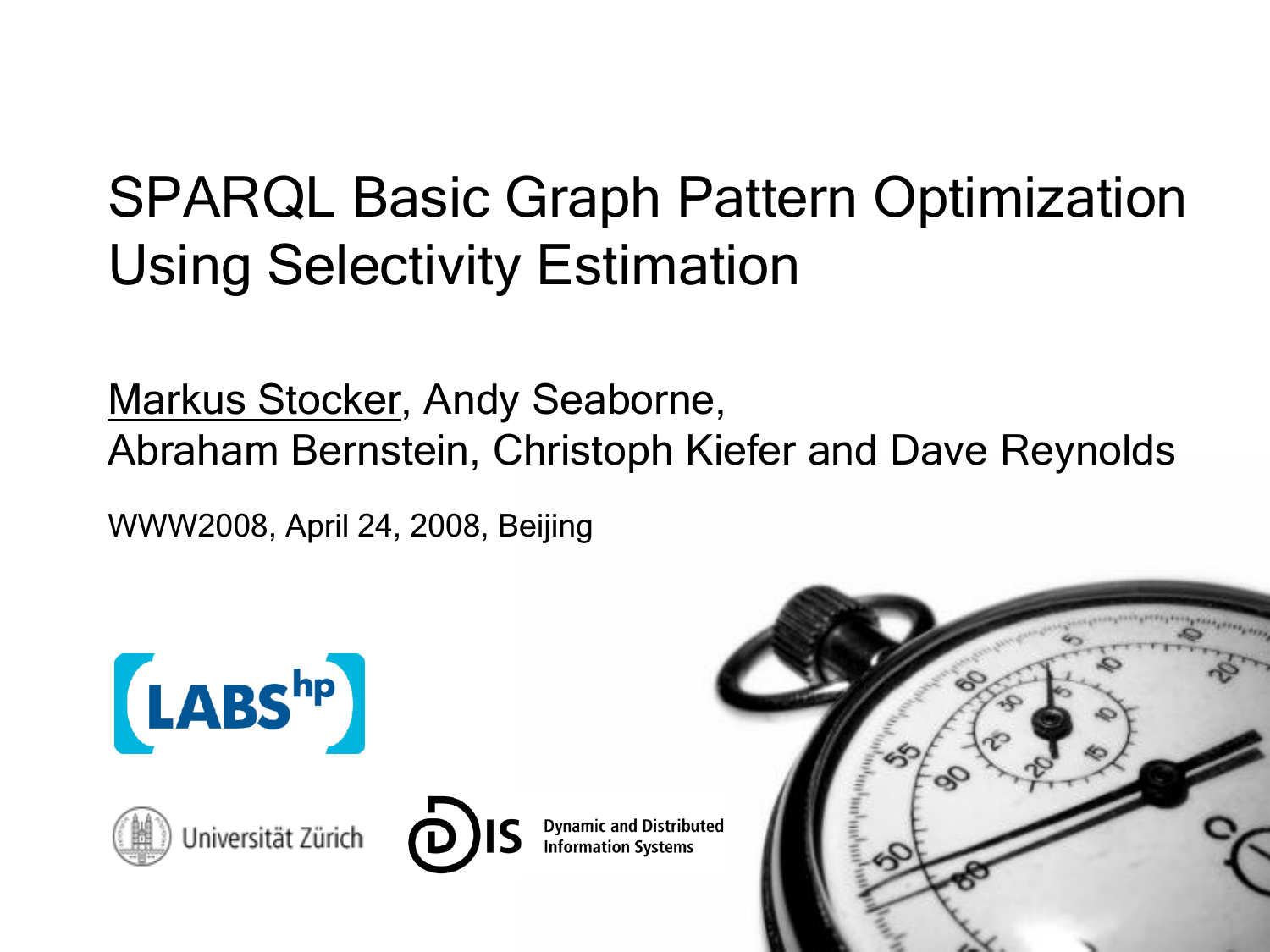### The Need for Query Optimization

"A simple rearrangement of a SPARQL query leads to an improvement of factor 220" Jena Developers Mailing List, March 2006 [1]

"The [performance] result of the older version [...] is over a hundred times lower" BigOWLIM 0.9.5 vs. 0.9.6, November 2007 [2]

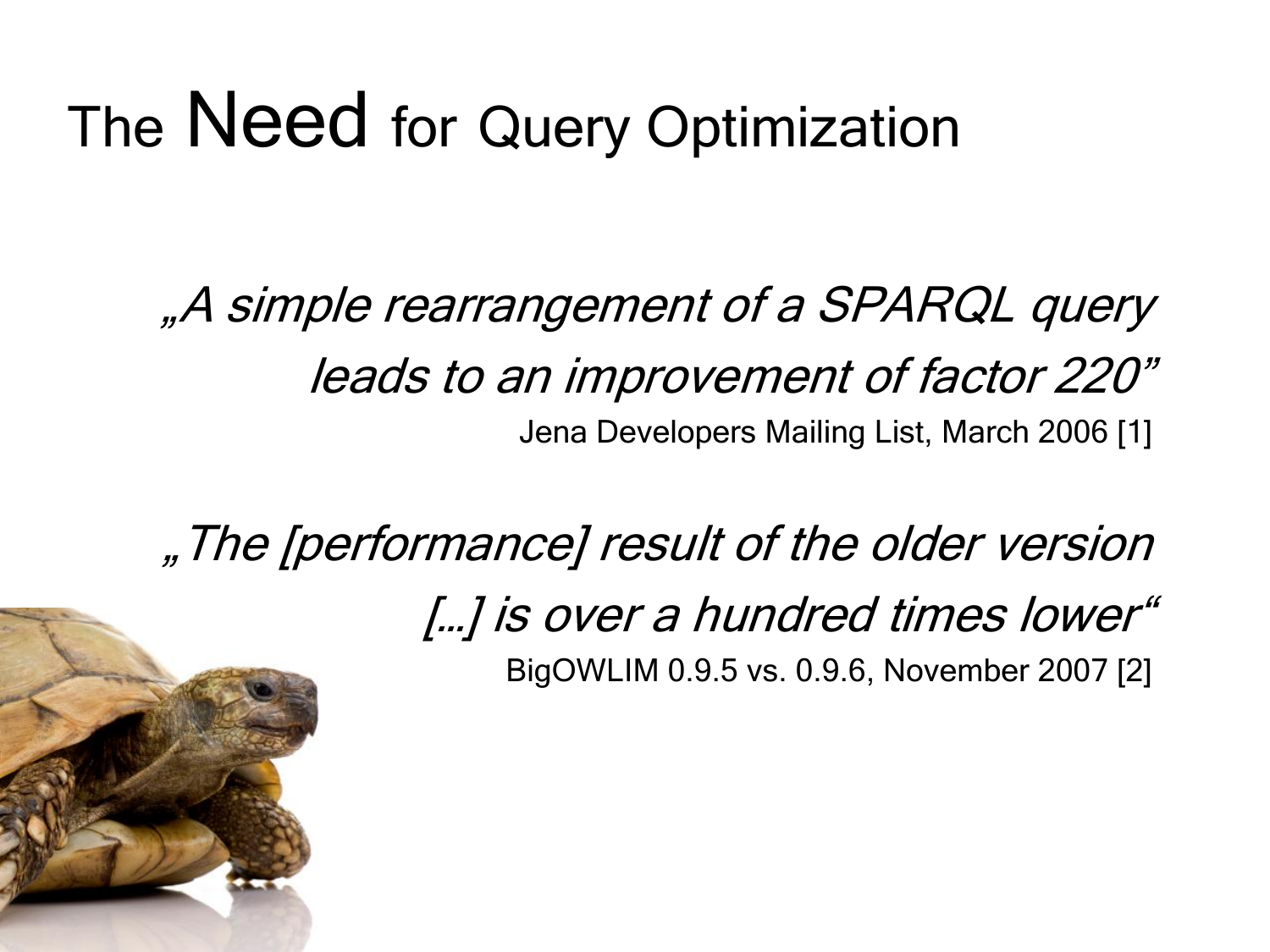# Query performance matters!

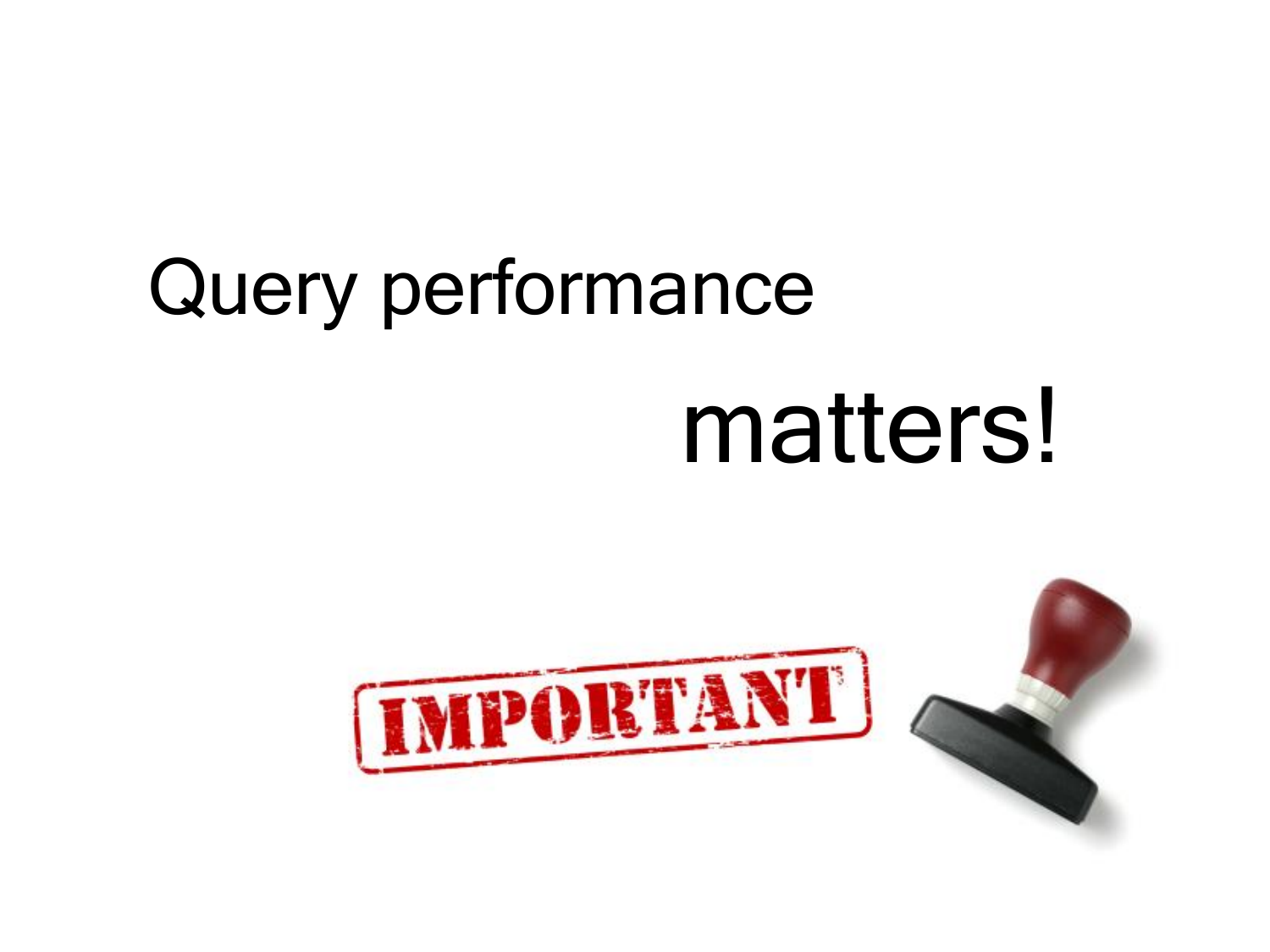## Our Focus is on …

Selectivity based **Basic Graph Pattern optimization** for *main memory* query engines



Persistent triple stores index structures and performance evaluations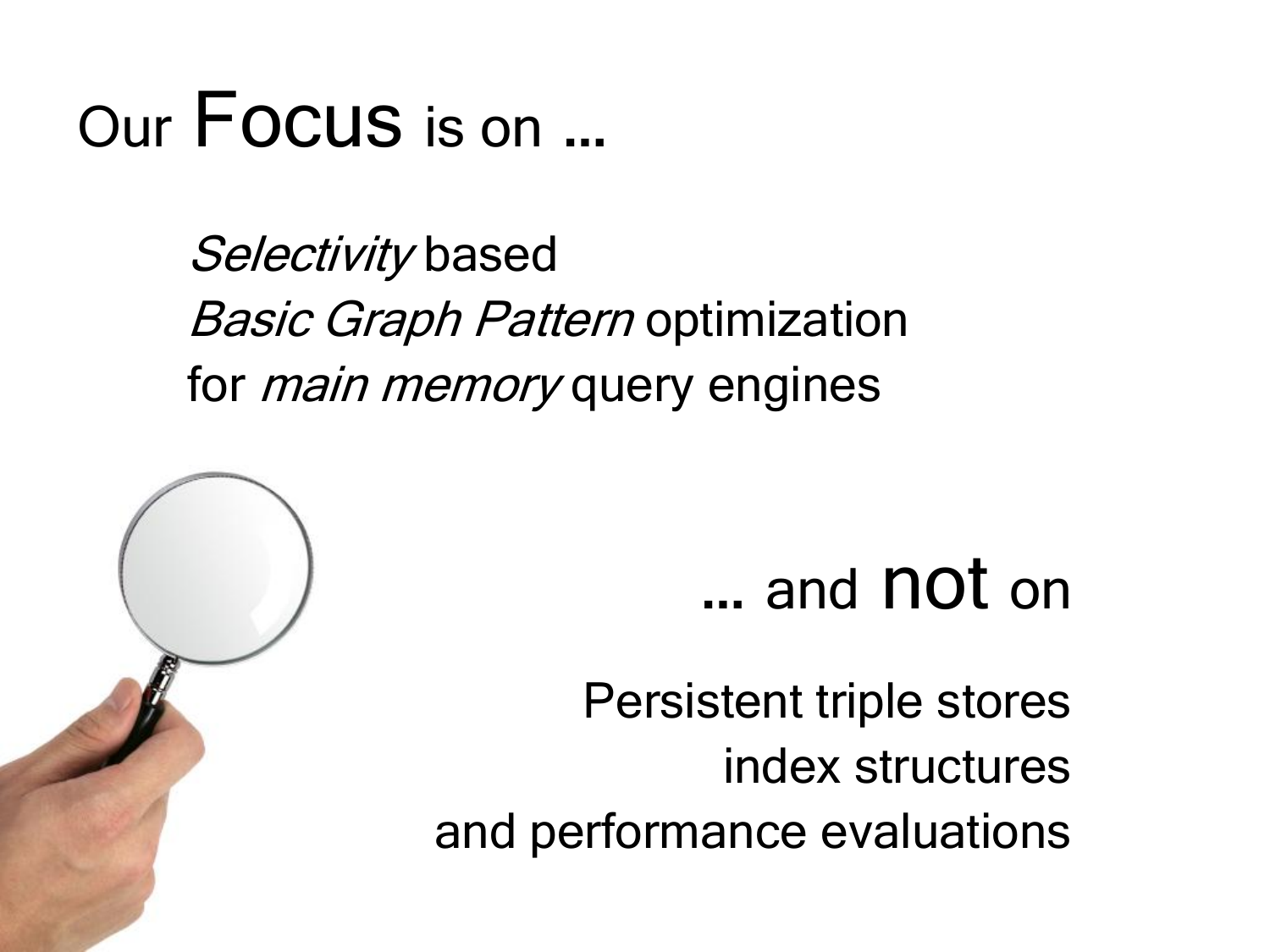## An Example

?x rdf:type uv:Person . ?x uv:socialSecurityNumber "555-05-7880"

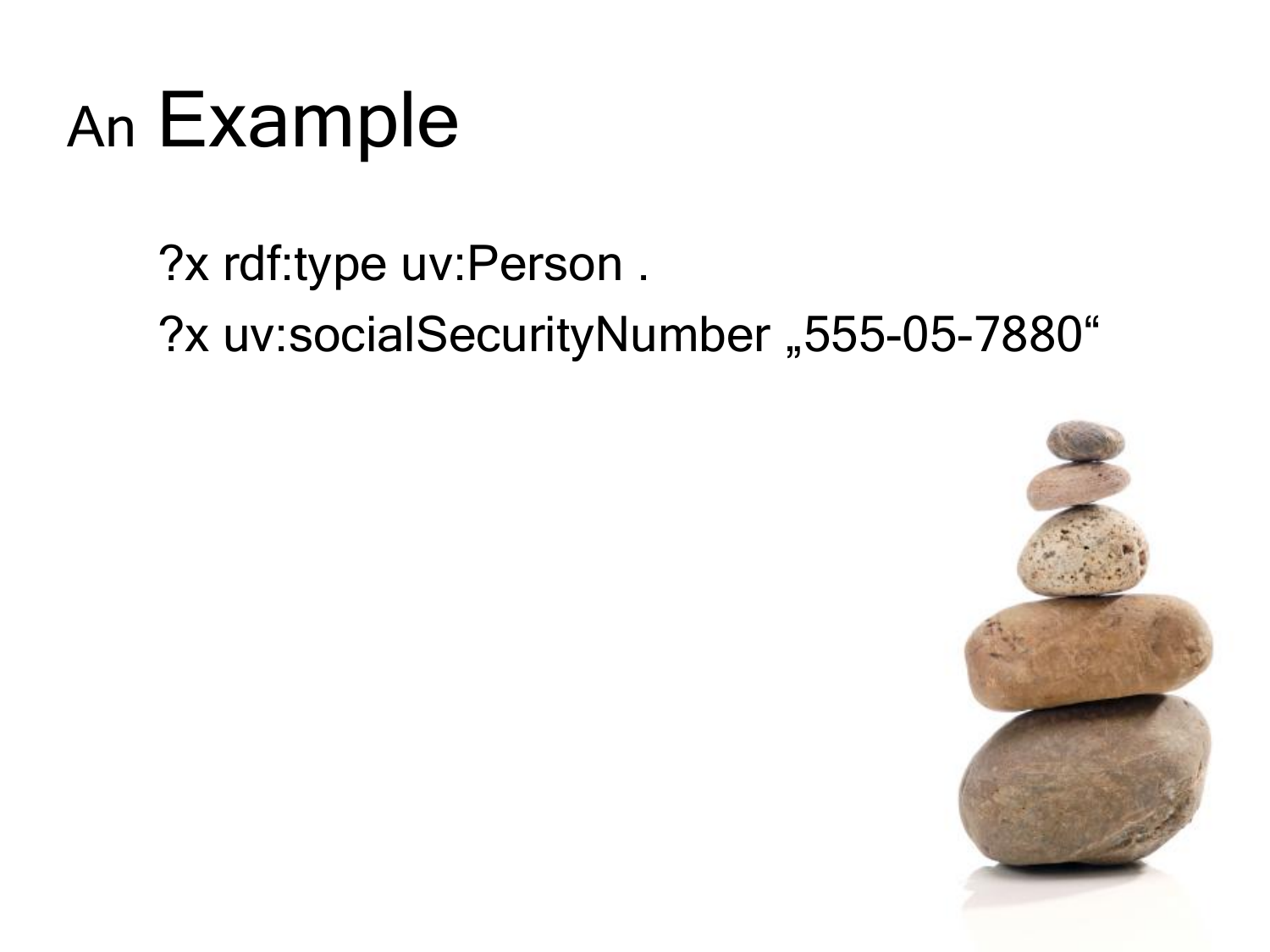## Our Approach

- ?X rdf:type ub:GraduateStudent .
- ?Y rdf:type ub:University .
- ?Z rdf:type ub:Department .
- ?X ub:memberOf ?Z .
- ?Z ub:subOrganizationOf ?Y .
- ?X ub:undergraduateDegreeFrom ?Y .



**5**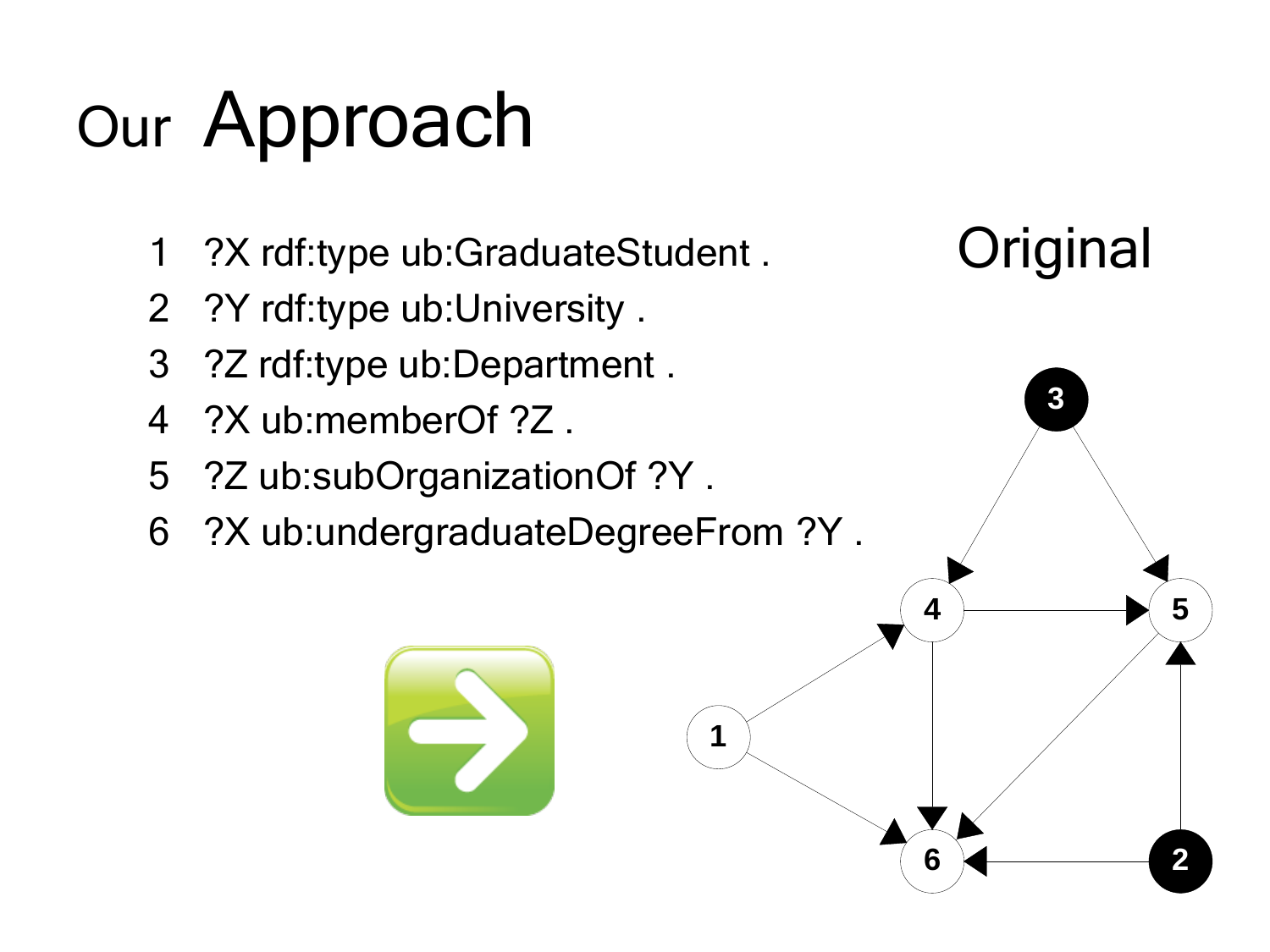#### **2 4 5** 8,330 **6** 15 239 0 8,330 8,330 979 15 2,414 2,414 2,414 1,874 1,874 [ 3, 5, 2, 6, 1, 4 ]

## Our Approach

**3**

15

**1**

1,874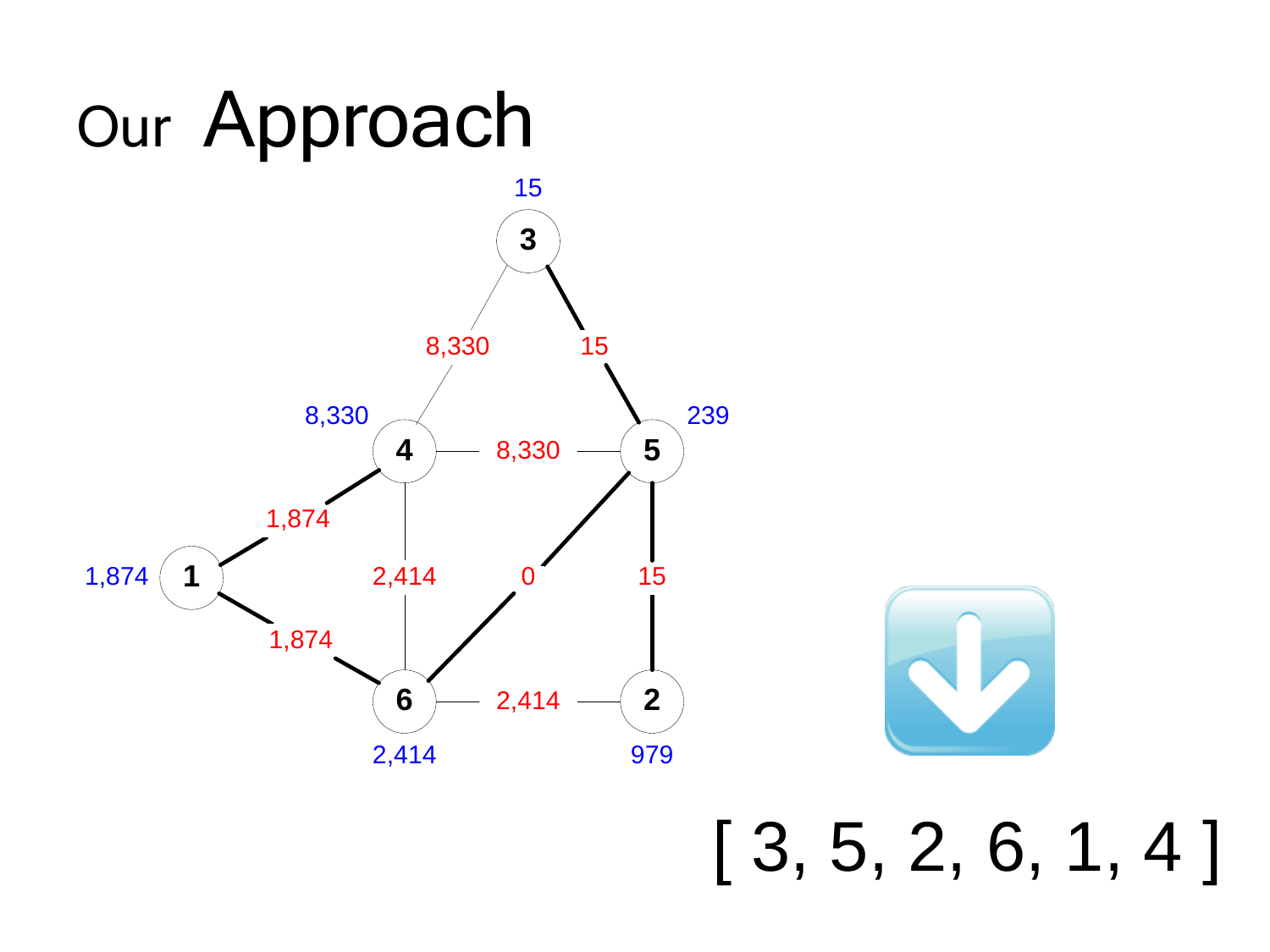## Our Approach

- ?Z rdf:type ub:Department .
- ?Z ub:subOrganizationOf ?Y .
- ?Y rdf:type ub:University .
- ?X ub:undergraduateDegreeFrom ?Y .

- ?X rdf:type ub:GraduateStudent.
- ?X ub:memberOf ?Z .

### **Optimized**

**5**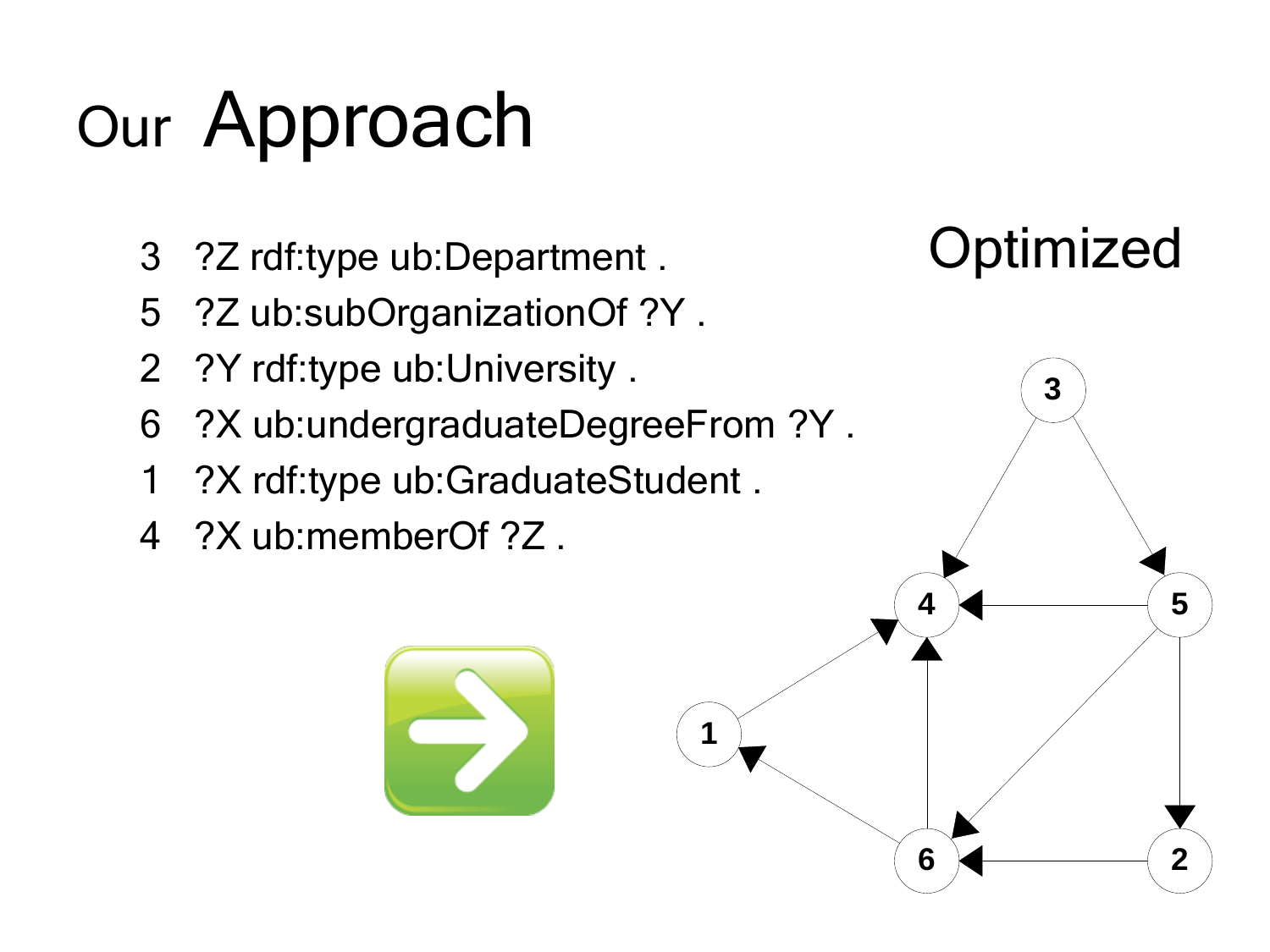## Q1 LUBM

### **Original**

#### ?X rdf:type ub:GraduateStudent . ?X ub:takesCourse ub:GraduateCourse0

### **Optimized**



?X ub:takesCourse ub:GraduateCourse0 . ?X rdf:type ub:GraduateStudent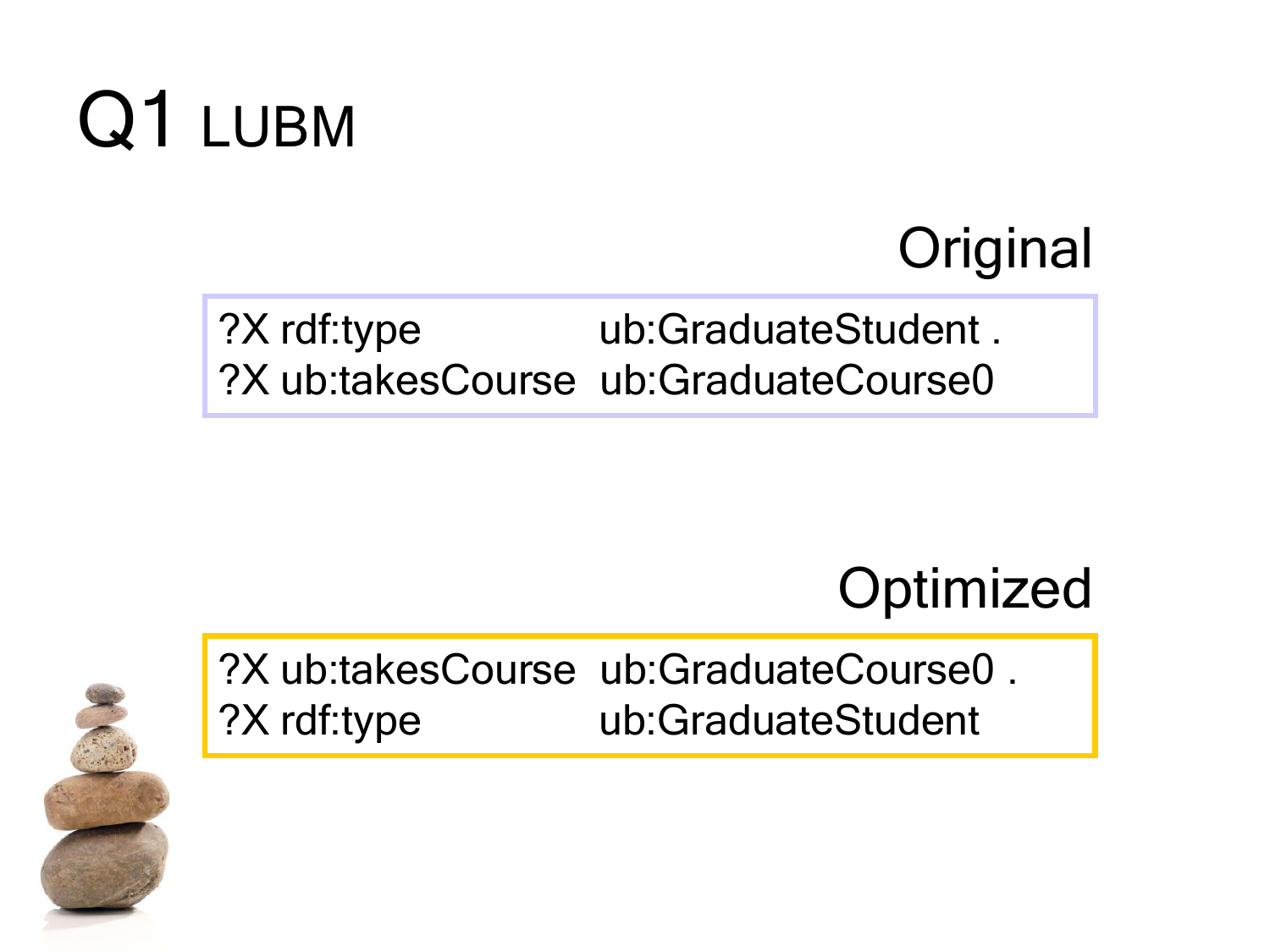### Two Orders of Magnitude



164x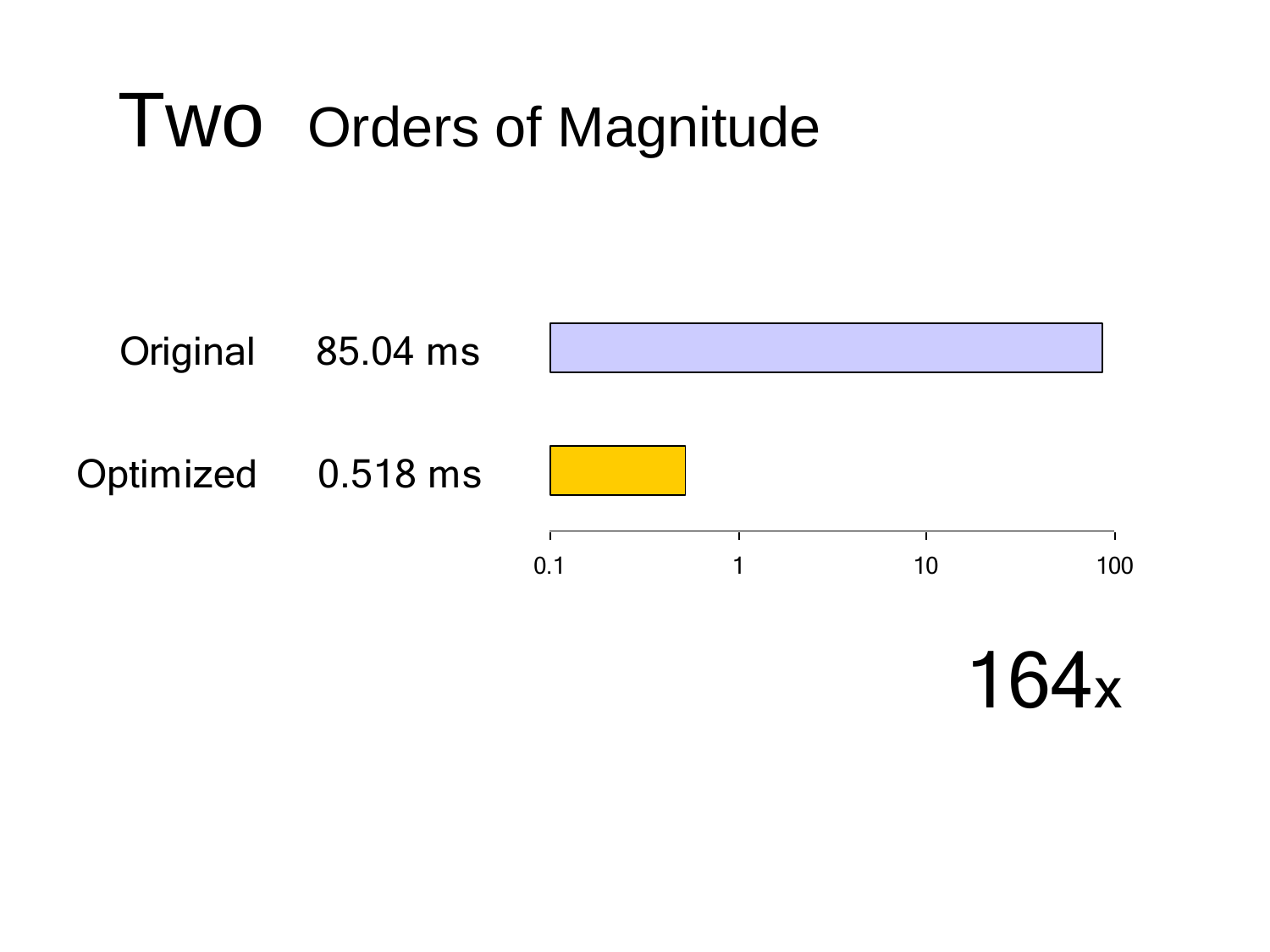## Q9 LUBM

### **Original**

| ?X | rdf:type       | ub:Student. |
|----|----------------|-------------|
| 2Y | rdf:type       | ub:Faculty. |
| 2Z | rdf:type       | ub:Course.  |
| 2X | ub:advisor     | ?Y          |
| 2Y | ub:teacherOf   | $?Z$ .      |
| 2X | ub:takesCourse | ?7          |

### **Optimized**

| ?Y | rdf:type       | ub:F       |
|----|----------------|------------|
| ?Y | ub:teacherOf   | $?Z$ .     |
| ?Z | rdf:type       | $ub$ : $C$ |
| ?X | ub:advisor     | $?Y$ .     |
| ?X | rdf:type       | $ub$ :     |
| 2X | ub:takesCourse | 2Z         |

:Faculty . Course . Student .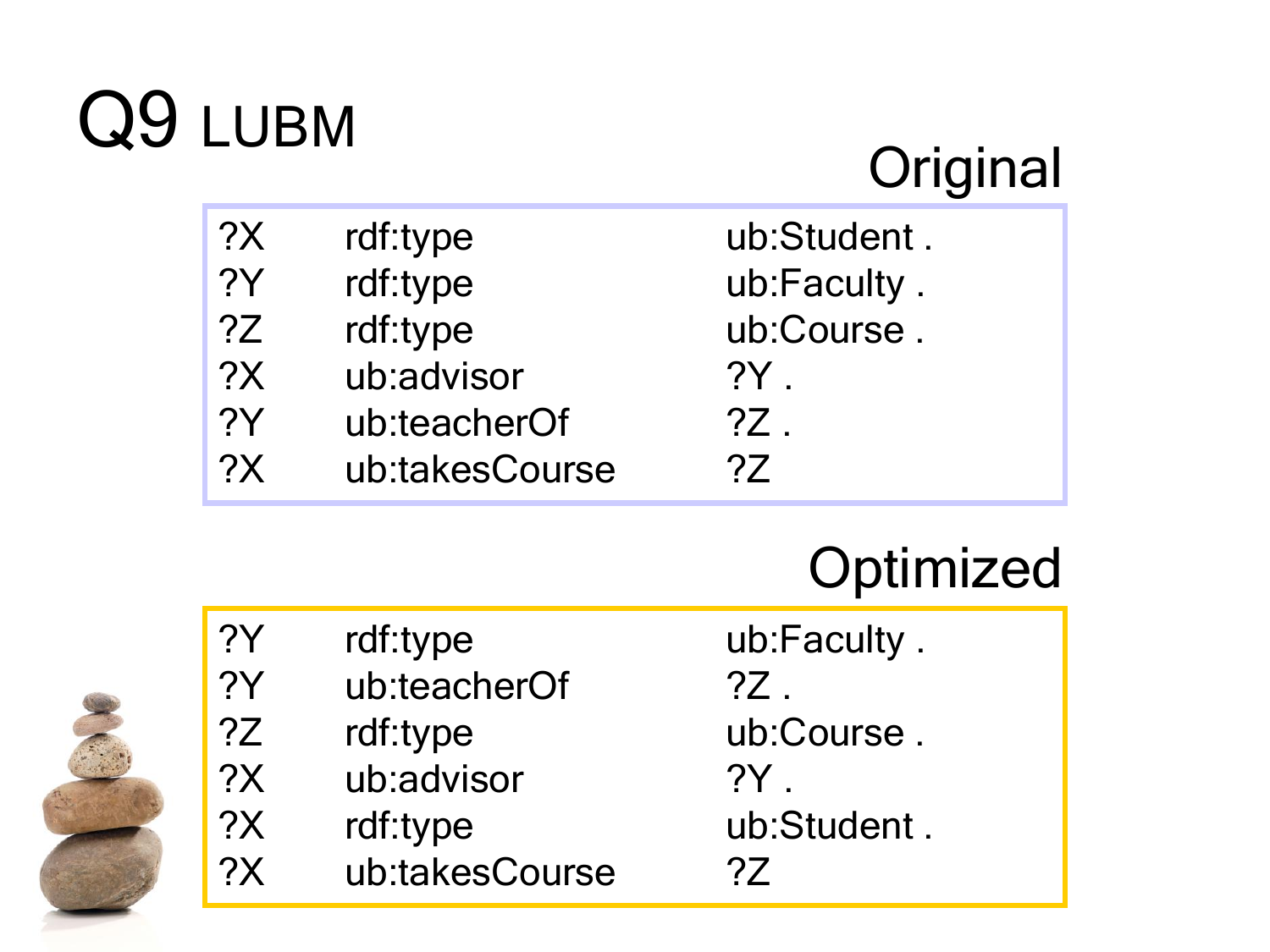## Five Orders of Magnitude



182,676x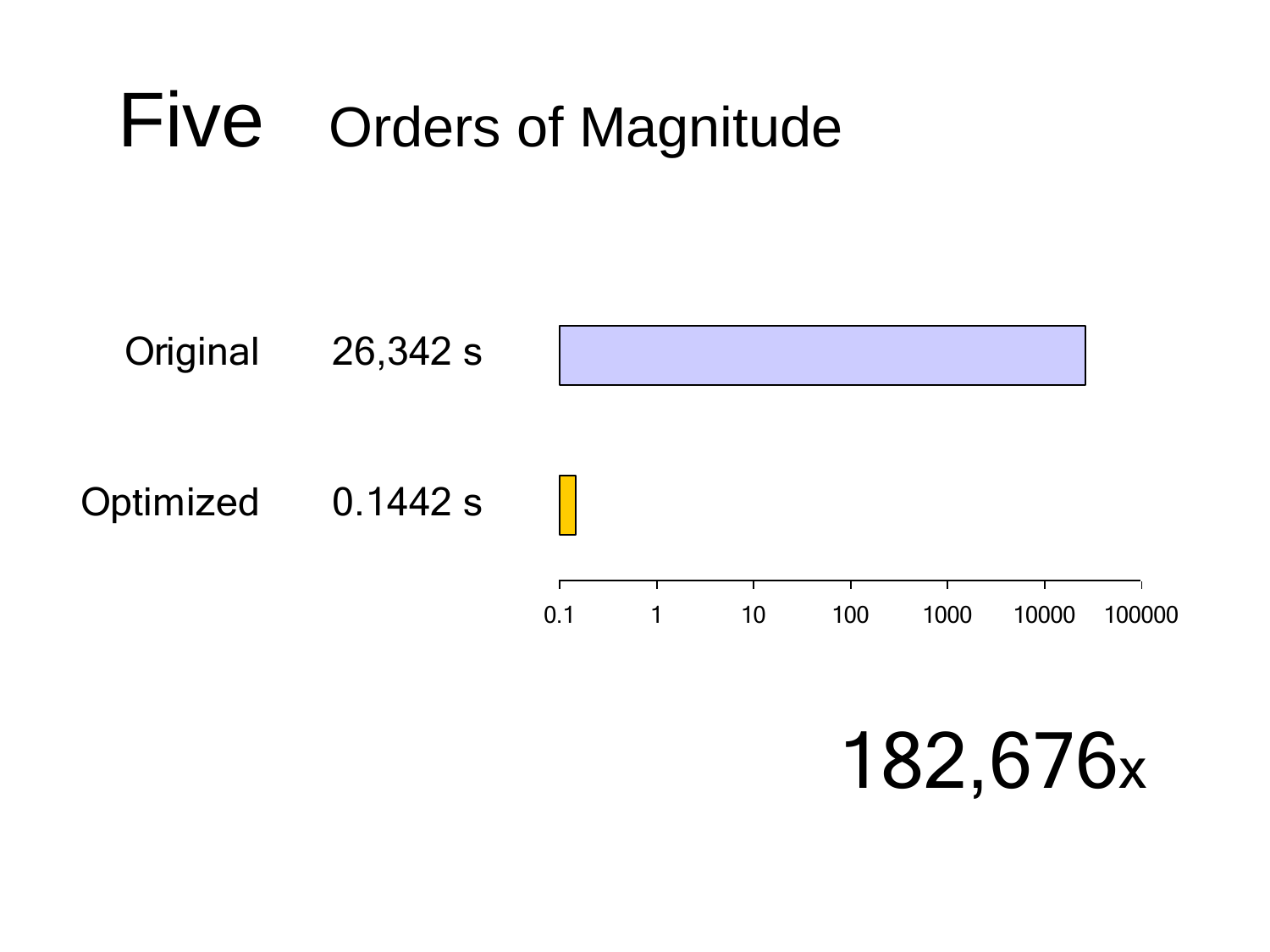## Q2 LUBM Plan Space



672nd vs. 6th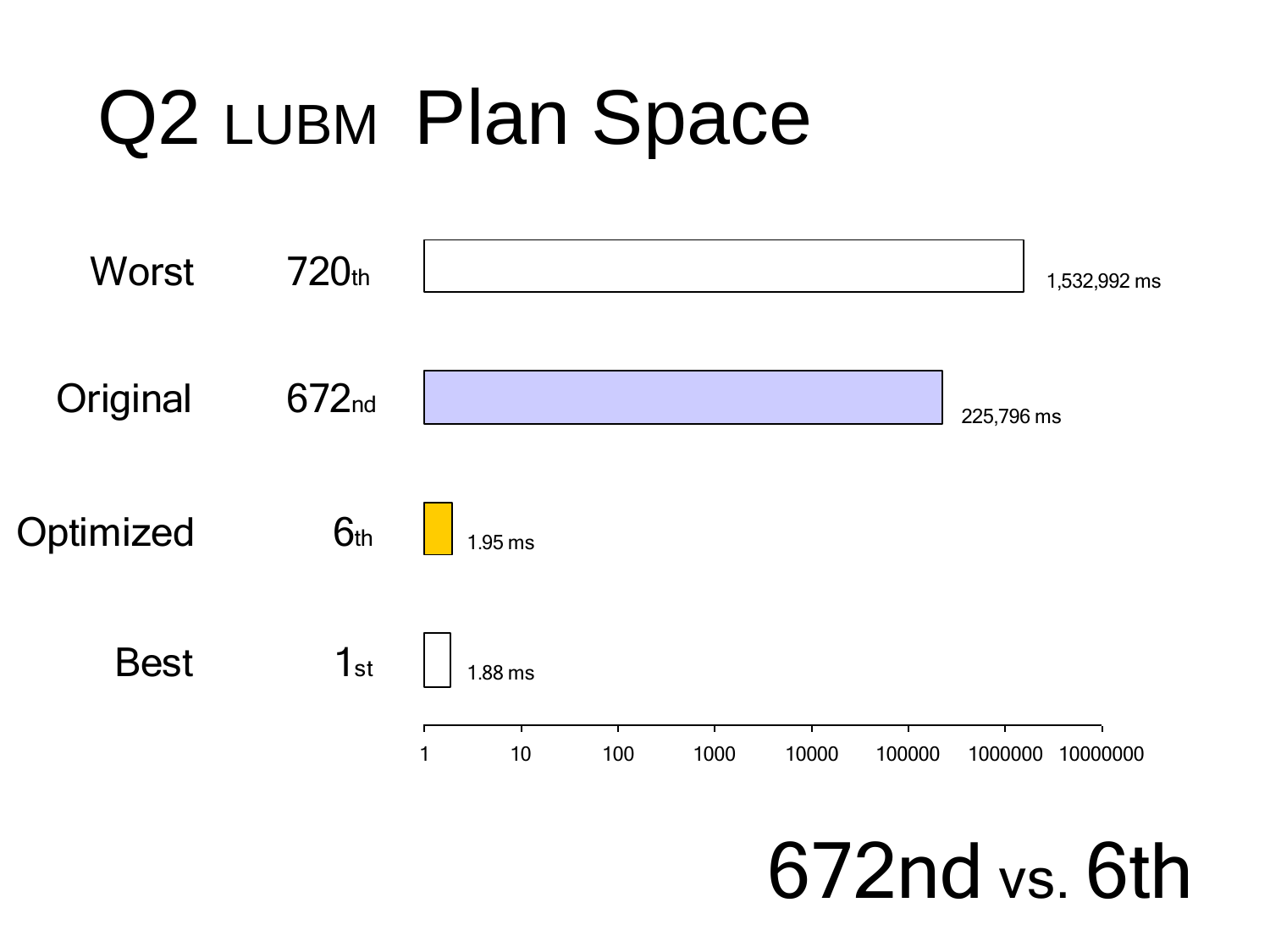## Plan Distance

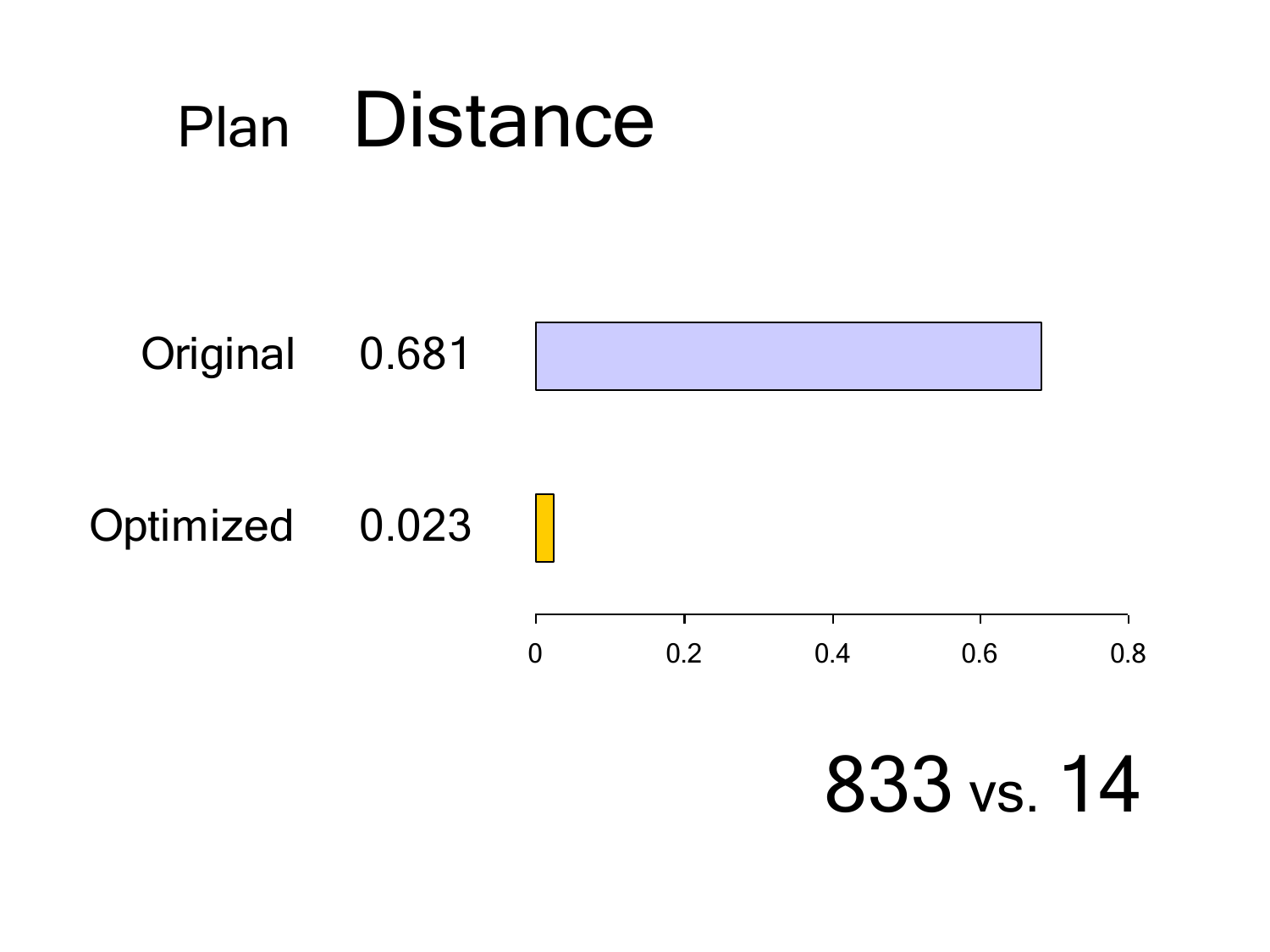## Limitations and Conclusions

Scaling, SPARQL syntax, Synthetic dataset

Near optimal plan

Thank you Questions?